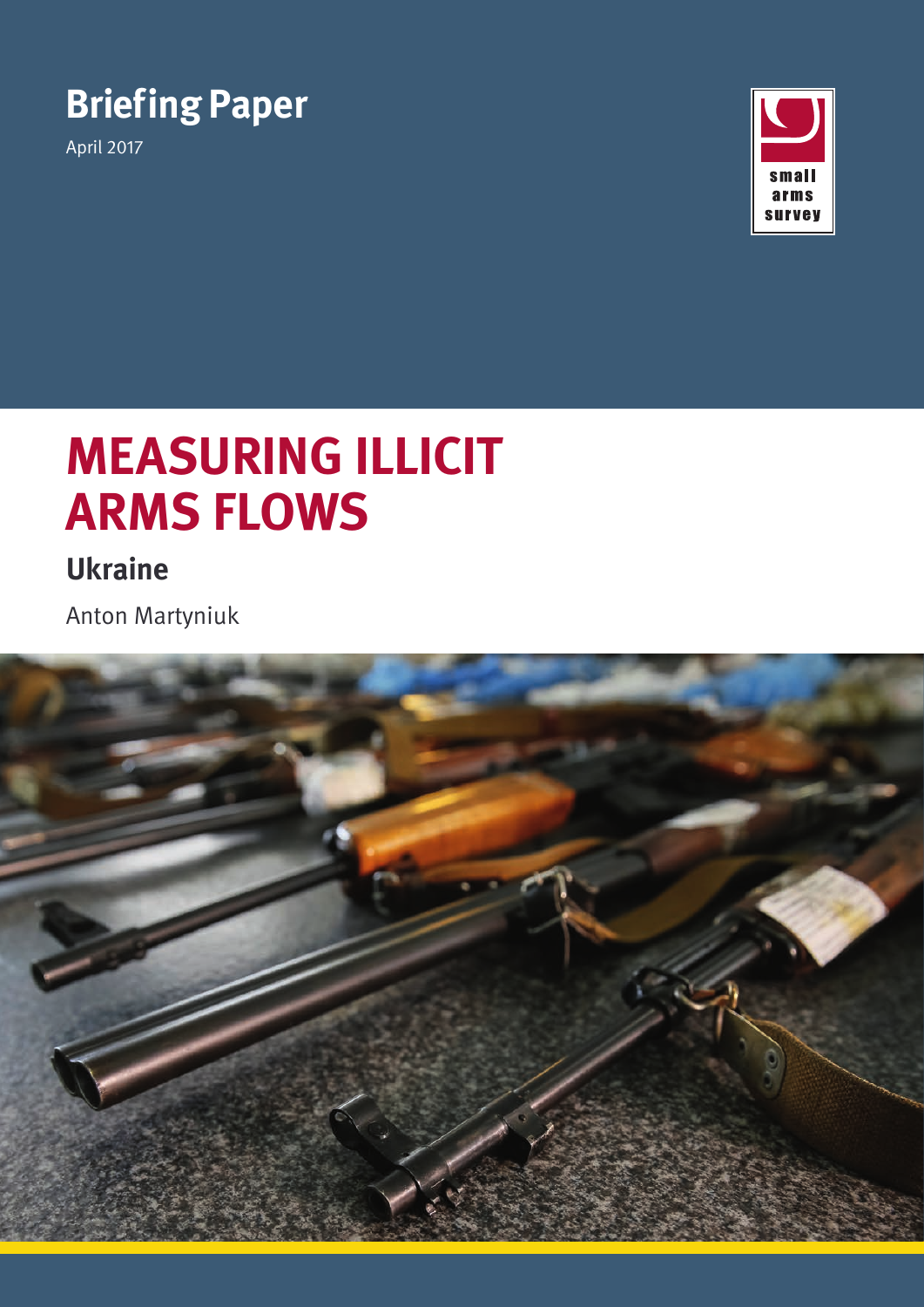# **Credits and contributors**

**Copy-editor**: Alex Potter ([alex.potter@mweb.co.za\)](mailto:alex.potter%40mweb.co.za?subject=Enquiry)

**Proofreader**: Stephanie Huitson ([readstephanie@ymail.com](mailto:readstephanie%40ymail.com?subject=Enquiry))

**Design and layout**: Rick Jones ([rick@studioexile.com](mailto:rick%40studioexile.com?subject=Enquiry))

#### About the author

**Anton Martyniuk** is an international consultant with more than 18 years' experience in government service; developing international instruments for international organizations (Organization for Security and Co-operation in Europe/OSCE, UN); multilateral negotiations; and assistance in the fields of international security, arms control, and non-proliferation. He has contributed to establishing and strengthening the OSCE project assistance mechanism and building OSCE capacities on conventional weapons and ammunition, including the development and implementation of more than 40 assistance projects in 17 OSCE member states. He has conducted more than 30 technical assessment and assistance development missions related to small arms and light weapons and conventional ammunition, and headed more than 20 such missions.

#### Acknowledgements

This Briefing Paper has been made possible through the support of the German Federal Foreign Office.

The author would like to thank Nicolas Florquin, Matt Johnson, Olivia Denonville, Jeff Brehm, Olena Shumska, Paul Holtom, and Aaron Karp (all from the Small Arms Survey); Diman Dimov (OSCE); Georgiy Uchaikin (Ukrainian Association of Gun Owners); and Ukrainian National Police and Security Service staff, all of whom made valuable contributions to the preparation of this Briefing Paper.



**Federal Foreign Office** 

#### **Front cover photo**

Confiscated weapons are seen at a police station in Slaviansk in Donetsk region, Ukraine, June 2016. Source: Gleb Garanich/Reuters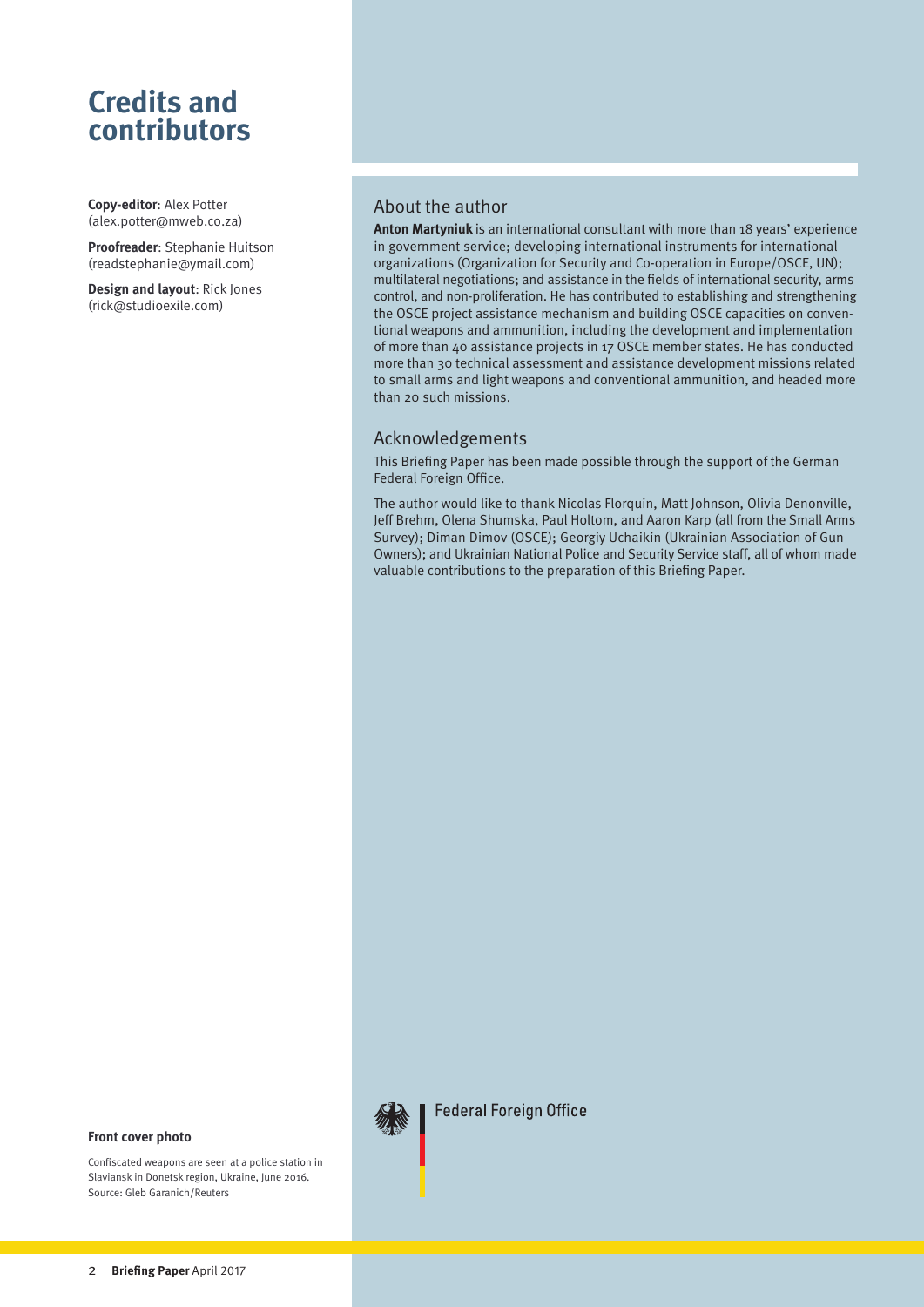# **Overview**

This Briefing Paper examines the measurement of illicit arms flows in Ukraine in the context of the UN Sustainable Development Goals (SDGs). Specifically, SDG 16, Target 16.4 calls on states to significantly reduce such flows. The paper finds that significant numbers of illicit weapons are in circulation in Ukraine. This situation is exacerbated by a number of factors, including the large number of weapons left in the country after the collapse of the Soviet Union, the outbreak of the conflict in eastern Ukraine in 2014 (and the resultant looting of government stocks), and weapons inflows across uncontrolled borders. Major problems are caused by the inadequacies of the legal system regulating the possession and use of small arms, and the lack of a central register of firearms, both of which make the measurement of illicit arms flows extremely difficult. While some data is available about arms seizures, it is not comprehensive enough to act as an indicator to measure progress towards meeting Target 16.4. In light of this, the paper explores additional indicators that may help to track illicit flows, focusing on firearms-related violence as a useful additional measurement.

# **Key findings**

- Ukrainian civilians possess large numbers of unregistered small arms. The conflict in the east has contributed to significant diversion and losses from national stockpiles and the proliferation of a wider array of weapons types.
- The conflict and the concomitant increase in insecurity correlate with increased seizures from 2013 to 2014, although efforts to stem the proliferation of weapons have recovered only a modest number of illicit firearms.
- Ukraine still has no primary law regulating the manufacture, purchase, and possession of firearms and no central state register of civilian-held firearms. This makes it difficult even to differentiate between legal and illegal firearms in the country—and, by extension, complicates efforts to monitor and address illicit arms flows.

# **Introduction**

Between 2013 and 2016, Ukraine experienced a revolution that toppled the government, an international armed conflict that afflicted the east of the country, and the near collapse of its economy. The government is still recovering from the revolution, and an uncertain ceasefire has failed to resolve the issues underlying the armed conflict in the east. The economy remains under strain and insecurity levels in the country are high. Although the situation has somewhat improved since 2014, Ukraine had the highest violent death rate in Europe in 2010–15 (Small Arms Survey, n.d.). According to the Office of the Prosecutor General of Ukraine (OPGU), the country's homicide rate was 13 per 100,000 people in 2016 (OPGU, n.d.).

Reducing illicit small arms flows is now recognized as a significant component of sustainable development. Target 16.4 of the Sustainable Development Goals that the UN adopted in September 2015 commits states to reduce illicit arms flows by 2030 (UNGA, 2015).

This Briefing Paper is the fourth in a series of publications exploring illicit arms flows in selected countries. The paper is based on interviews carried out in Kiev in August 2016 and desk research, including a review of publicly available statistics and data on weapons and ammunition seized in Ukraine. It first describes the sources of illicit arms flows in Ukraine and the status of government plans or action to counter the problem. It then examines trafficking routes used to smuggle weapons into and within the country and discusses key indicators of illicit arms flows in the period 2010–16, including weapons and ammunition seizures and homicide rates.

# **Arms trafficking in context**

Considerable holdings of unregistered small arms<sup>1</sup> are in civilian hands in Ukraine, with estimates running as high as 3-5 million.<sup>2</sup> Since 1991 both the diversion of internal stocks and cross-border trade remain sources of illicit firearms in the country (IA, n.d.). The armed conflict in eastern Ukraine continues to simmer, while organized crime groups are also well armed. Both homicides and other serious crimes involving the use of firearms increased sharply in 2014 in conjunction with the conflict in the east, although they have decreased since 2015 (OPGU, n.d.).

The government's efforts to address illicit arms flows are disjointed. Ukraine has an incomplete and controversial legal framework regulating the manufacture,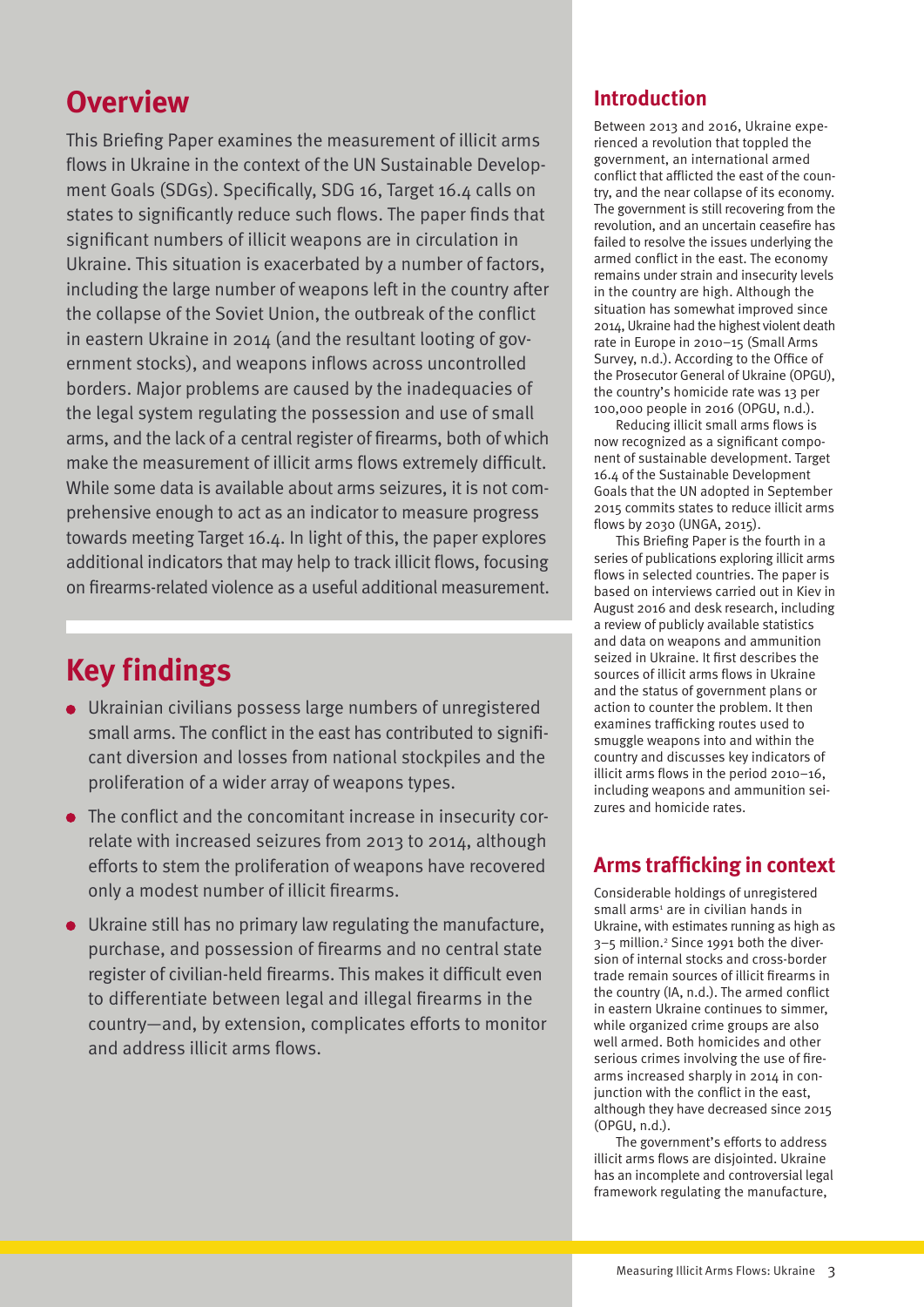purchase, possession, storage, accounting, transportation, and use of firearms. Instead of a comprehensive, primary law adopted by Parliament, the existing framework consists of a patchwork of regulations issued by various authorities, including the main regulating document issued as an instruction of the Ministry of the Interior in 1998.3 Members of Parliament (MPs) and the Ukrainian cabinet presented 14 draft laws to Parliament between 1998 and 2014 to rectify this problem, but none of these proposals has been adopted to date.4

Interior Ministry regulations prohibit private citizens from holding 'shortbarrelled' firearms, including pistols and compact machine pistols. Some categories of citizens (for example, MPs, prosecutors, judges, and journalists) are allowed to own non-lethal weapons. Citizens aged 21 or older are permitted to own smoothbore (shotgun-type weapons), while from age 25 they can obtain a licence to own rifled weapons (hunting rifles, etc.) that must be registered with the state (Ukrainian Parliament, 1998). No limit is placed on the number of weapons an individual can own. The registration process is cumbersome, and prices for the sale of such weapons are set by the state without reference to the marketplace outside Ukraine. The country also lacks a single state, or even regional, register of civilian-held firearms. To date, efforts to stem the proliferation of firearms have yielded only a modest number of seizures of illegal firearms.

Since 2014 several statements by officials of neighbouring states and media reports have referred to weapons leaking from Ukraine to international black markets.5 However, no verifiable evidence is available to confirm these claims, and several such reports were subsequently denied.<sup>6</sup> Security Service of Ukraine (SBU) and State Border Guards Service officials also note that as of August 2016 neighbouring and Western European states have not raised the issue of illegal weapons flows from Ukraine through existing law enforcement cooperation channels.7 Strong domestic demand for small arms due to the ongoing tensions in eastern Ukraine and other forms of insecurity may help explain the apparent lack or low levels of cross-border outflows. Yet Ukraine's domestic illicit market should remain a cause for concern for other countries in the region and be closely monitored.

### **Sources of illicit arms flows**

There are two primary sources of illicit small arms and ammunition in Ukraine: the diversion of domestic holdings and cross-border trafficking.

### Domestic sources Civilian holdings

The lack of a clear legal framework for firearms possession<sup>8</sup> in Ukraine means that the lines between legal and illegal ownership are sometimes blurred. Many weapons in Ukraine that were once legal are now considered 'illegal' for a variety of reasons. For example, smooth-bore and rifled firearms (mostly hunting related) that were once legally owned may be considered illegal after ownership is transferred by gift, testamentary transfer, or similar means. This may be a result of cumbersome or inconsistently applied regulations, including a lack of clear rules and procedures for establishing and maintaining a comprehensive central registry.9 Another example is that of converted weapons, where legally available deactivated, replica, or blank-firing firearms are modified for use as lethal-purpose weapons.10 The Zoraki 914S starter pistol, which is imported from Turkey in large numbers and is available in Ukraine for about EUR 100 (USD 105), is one such type of weapon that can be converted to a fully functioning but illegal handgun.<sup>11</sup> Finally, weapons scavenged from the sites of Second World War battles that took place on Ukrainian territory are restored and offered for sale by so-called 'black diggers' (MyVinnitsa, 2011).

#### National stockpiles

The collapse of the Soviet Union and the eventual withdrawal of the Soviet Western Army Group from Eastern Europe created unprecedented weapons and ammunition management challenges in Ukraine. The Soviet military left behind large amounts of small arms, light weapons, and associated ammunition, much of it without adequate (or, in some cases, any) inventory control and record-keeping.<sup>12</sup> In 1992 the Ukrainian military had some 7.1 million small arms and light weapons in stock; this total had been reduced to 6.2 million by 2007 (Razumkov Centre, 2005; Griffiths and Karp, 2008, p. 208). While officials explained that this reduction was the result of destruction and authorized sales, reports also show some weapons were diverted to conflict areas and highlight the risk of leakage to the local black market.<sup>13</sup>

After the beginning of the conflict in eastern Ukraine in 2014, groups and individuals supporting the two sides looted some of the arms and ammunition storage facilities of the SBU and the Interior and Defence Ministries.14 The looted depots and armouries were located in western and especially eastern Ukraine, as well as in Crimea.<sup>15</sup> In the so-called Anti-Terrorist Operation (ATO) zone in the east, the first

volunteer battalions supporting the government also travelled to the front with their own weapons—usually legally purchased civilian versions of AK-pattern rifles or hunting rifles. Most of these battalions were subsequently registered with and received equipment from the Ukrainian Ministries of Defence and Interior (Piper and Karazy, 2015). While initially poorly equipped, irregular fighters on both sides progressively gained access to a wide range of military-grade equipment, including the full spectrum of small arms and light weapons (Ferguson and Jenzen-Jones, 2014).

Officials estimated that at least 300,000 small arms and light weapons were looted or lost between 2013 and 2015, comprising 200,000 lost mostly in the ATO zone and another 100,000 in Crimea.16 Of these, only 4,000 weapons were reportedly recovered.17 As a result, after two years of fighting in the east, the number of illegal small arms in the region drastically increased. Weapons from eastern Ukraine are becoming an important supply source for the black market<sup>18</sup> in the rest of the country, where the prices for illicit arms are reportedly higher than in the ATO zone.19

### Foreign sources

Illicit firearms originate from several sources outside Ukraine. Prior to the 2014–16 conflict these included armed conflicts elsewhere in the region, which contributed to the development of illegal possession and an illegal weapons market in Ukraine from the 1990s to 2013. For example, the conflicts in 1992 in both the former Yugoslavia and Moldova established a common trade route for illicit weapons and expanded the number and types of weapons available in Ukraine. The route from Transnistria through Odessa was a major trafficking route used to supply both Ukraine and other members of the Commonwealth of Independent States (Sibirtsev, 2015). Similarly, Chechen criminals who controlled businesses in Odessa, Donetsk, and Chernovtsy (and the regions surrounding these cities) imported weapons sourced from the conflicts in Chechnya during the first decade of the  $21^{st}$  century.<sup>20</sup>

Since the beginning of the conflict in Ukraine, regular reports and statements from Ukrainian and Western officials have claimed that the Russian Federation provided assistance to the forces in eastern Ukraine, including arms supplies.<sup>21</sup> Russian Federation officials have consistently denied these statements.22 The similarities between Ukrainian stockpiles and those of other former Soviet Union countries make it difficult to conclusively identify arms that may have entered the country illicitly. However, some specific models of weapons used in the conflict—including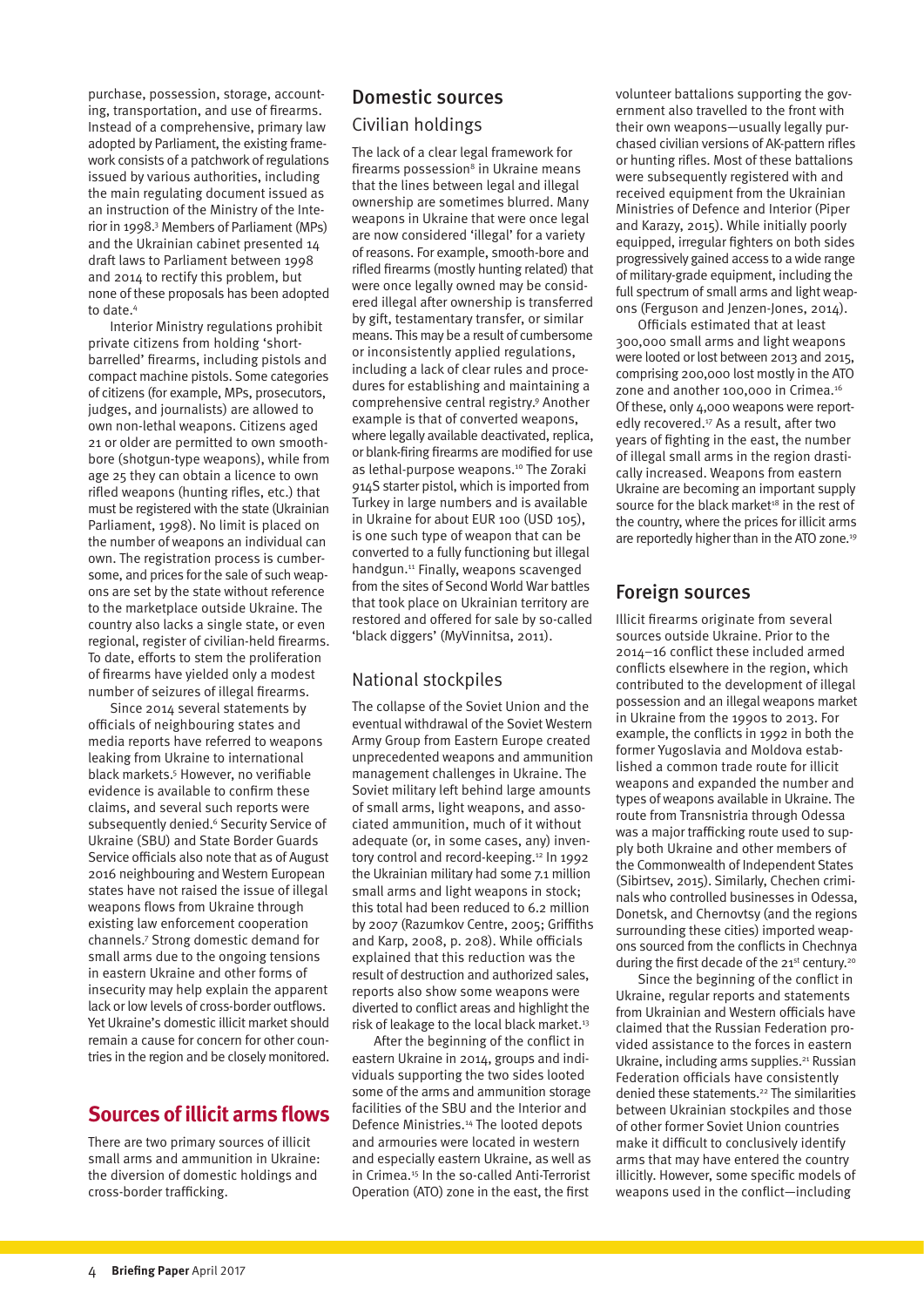anti-materiel rifles, rocket launchers, and man-portable air defence systems (MANPADS)—were not previously known to be in Ukraine and most probably originate from foreign sources, including through uncontrolled borders in eastern Ukraine (Ferguson and Jenzen-Jones, 2014, p. 84).

It is also worth noting the market for small arms components and parts (receivers, barrels, magazines, etc.). Such items are imported from abroad or originate from weapons that were disassembled in Ukraine. Individuals utilize these items to modify deactivated weapons or even assemble new ones (SBU, 2017). The purchase or transfer of weapons parts is not illegal in Ukraine, nor does it require a licence. The lack of legal restrictions makes trade in such parts and components very difficult to stop.<sup>23</sup>

#### **Measuring illicit arms flows**

As the Small Arms Survey has noted previously,<sup>24</sup> measuring illicit arms flows presents a challenge in any context. It is possible, however, to learn more about the scale of the problem, current dynamics, and their possible evolution in a number of ways. These include the collection of weapons and ammunition seizure data, the analysis of qualitative data on arms seizures contained in official press releases, and monitoring firearm homicide rates.

#### Seizure data

The annual number of weapons seized in Ukraine since 2013 has varied between 1,000 and 2,500 small arms and light

**Figure 1** Small arms and light weapons seized by Ukrainian authorities, 2013–16

- Grenade launchers/multiple-launch rocket systems
- **Smooth-bore firearms**
- Gas- and air-powered weapons
- $\bullet$  Rifled firearms  $\bullet$  Other firearms\*

#### Number (thousands)



Note: \* Other firearms are not differentiated by the Ukrainian government, but include pistols and craftproduced weapons, among others.

```
Source: OPGU (n.d.)
```
weapons per year (see Figure 1). It is clear that this number represents only a small fraction of the illicit weapons in circulation in the country.

Aggregated statistics published by the OPGU about weapons seized due to violations of applicable regulations only provide totals for broad weapons types. The authorities treat tracing requests submitted to foreign governments or information on whether a weapon was illegally converted from a 'deactivated' state, for example, as 'classified' (non-public) information.

The publicly available aggregated seizure data nevertheless helps to identify some basic general trends. Figure 1 reveals only a modest increase in the overall number of small arms and light weapons seized from 2013 to 2014, with the totals decreasing in 2015 and 2016. This trend applies to the main categories of firearms, such as rifles. While their total numbers are relatively small, seized grenade launchers and multiple-launch rocket systems appear only after 2014 and especially in 2015, at the height of the conflict in the east.

On the other hand, the number of rounds of ammunition and explosive devices seized increased substantially in 2014 and continued to do so in 2015–16 (see Figure 2). This can be attributed to the rise in grenade seizures, whose proportion among the seized items grew steadily between 2014 and 2016. Finally, seizures of explosive materials (expressed in kilograms) show a different trend: the seized quantity decreased by half in 2014, continued to decrease in 2015, then showed a significant increase in 2016.<sup>25</sup> These trends do not necessarily reflect an increase in trafficking: it is also possible that the authorities have increased their focus on interdicting grenade and explosives shipments.

#### Qualitative data from official press releases

While generally instructive about the emergence of seizures of grenades and some types of light weapons during the conflict, national-level weapons and ammunition seizure data does not provide detailed insights into the specific, unusual models being circulated or their possible points of origin. In this regard, official press releases on weapons seizures in Ukraine represent a valuable and complementary source of information on illicit arms flows. While the extent to which such press releases are representative of all seizures made in the country is subject to caveats,<sup>26</sup> the number of documented cases can be significant. For instance, preliminary analysis of press releases published by the Border Guards Service

#### **Figure 2** Ammunition and explosive devices seized by Ukrainian authorities, 2013–16

- $\bullet$  Mines  $\bullet$  Self-made explosive devices
- Cartridges (100s) Grenades

Number (thousands)



Source: OPGU (n.d.)

and SBU between 2013 and August 2016 shows more than 770 seizures. These include more than 1,600 small arms, 1.5 million small arms cartridges, 5,000 hand grenades, 20 MANPADS, and 900 rocket-propelled grenade launchers (Brehm and Shumska, 2016). The data often includes the type, calibre, and make of the seized item; the date of, reason for, and size of the seizure; and information on the individuals or criminal groups implicated. Photos of seized items are also occasionally provided, and sometimes include additional data such as weapons and ammunition markings.

While information on the source and destination of the weapons is often missing or partial, the data reveals that most seizures occur in the Donetsk and Luhansk oblasts.<sup>27</sup> while significant numbers of seizures were also made in Dnipropetrovsk, Kharkiv, Kiev, Odessa, and Sumy. Systematic monitoring and analysis of this data therefore has the potential to reveal additional trafficking trends and patterns that can supplement information contained in nationally aggregated statistics. Continued and improved public reporting by state agencies—including, for instance, the more systematic publication of weapons images and markings would allow more informative analysis and reveal further patterns in the arms trade.

#### Firearm-related homicides

The ultimate measure of the success of policies to address illicit arms flows is a significant reduction in related armed violence (Alvazzi del Frate and De Martino,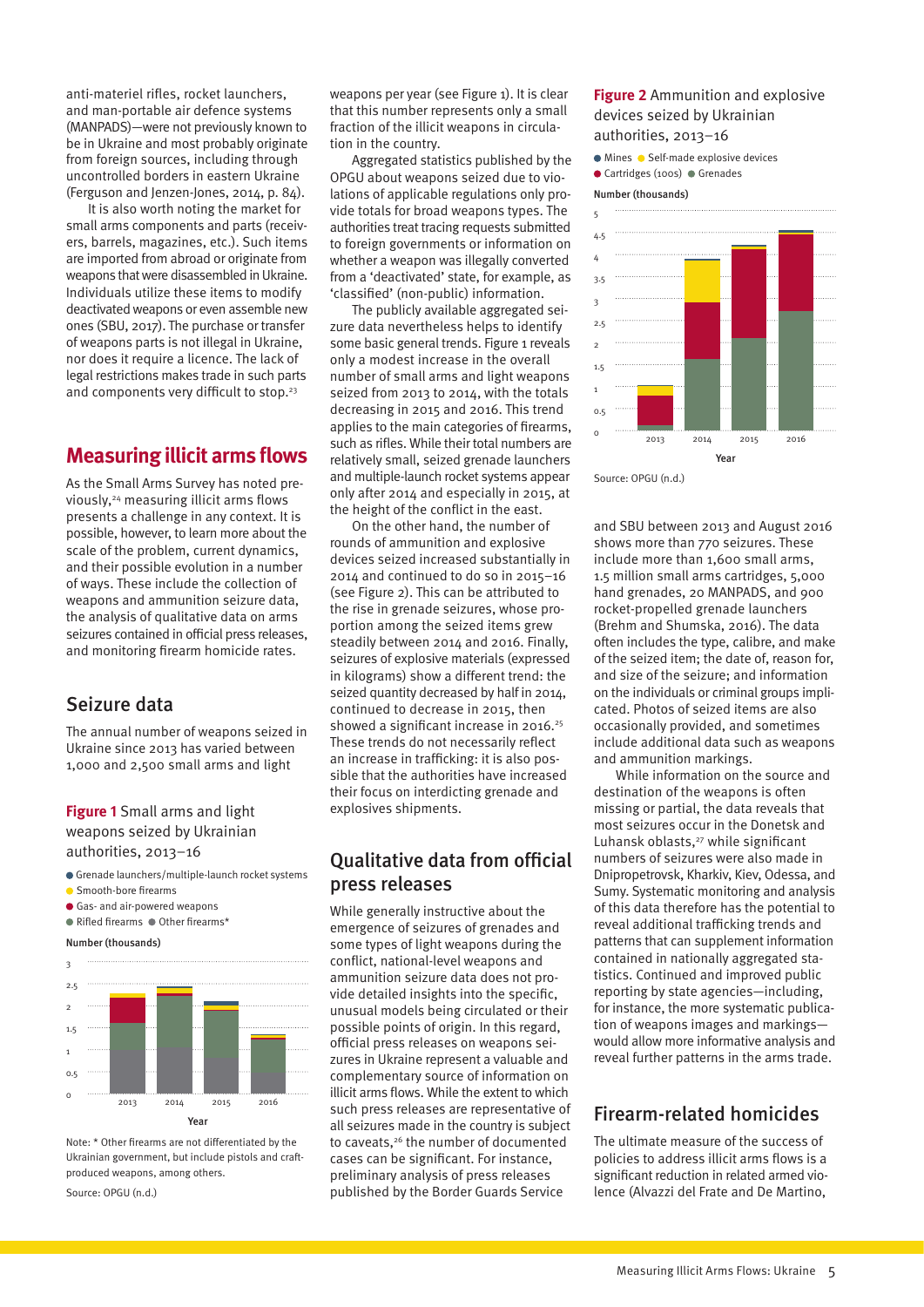2016). Statistics kept by the UN Office on Drugs and Crime indicated a clear downward trend in homicides in Ukraine from 2003 to 2010 (see Figure 3).

The downward trend in homicides reversed from 2012–14. The OPGU (n.d.) reported that homicides nearly doubled from 2013 (5,861) to 2014 (11,466) before falling in 2015 (8,224) and 2016 (5,992). It appears that homicide statistics from 2014 include combat casualties from the conflict in eastern Ukraine, which the government legally does not consider an armed conflict, but an anti-terrorism operation. The OPGU's homicide data for 2013–16 very closely mirrors the Small Arms Survey's total violent death estimates (conflict casualties and homicides) in Ukraine for the same period (OPGU, n.d.; Small Arms Survey, n.d.; see Figure 3).

Data indicating the proportion of homicides being perpetrated with firearms is incomplete. The OPGU provides data only on premeditated murders perpetrated with firearms, which represent only a negligible fraction of all homicides reported in Ukraine (1 per cent in 2013, and less than 2 per cent in 2016) (OPGU, n.d.). Due to data limitations, therefore, the proportion of homicides perpetrated with firearms is not currently available as an indicator of illicit weapons flows for Ukraine.

Statistics on criminal offences in which firearms were used are available, however. They show a drastic increase from 2013 (761) to 2014 (2,523), before falling in 2015 (1,526) and 2016 (579) (OPGU, n.d.). This trend for the period

2013–16 appears to generally follow the trends observed for total homicides (Figure 3) and seizures of small arms and light weapons (Figure 1). In contrast, and as shown in Figure 2, seizures of ammunition and explosives continued to increase in 2015–16.

# **Conclusion**

Ukraine currently lacks a central registry of firearms and a comprehensive and modern licensing system. Parliament's long-standing inability to adopt firearmsrelated legislation to compensate for these shortcomings means that this situation will likely continue. In these circumstances it is difficult even to differentiate between legal and illegal firearms in the country—and, by extension, to monitor illicit arms flows.

While an assessment of the number of illicit small arms in Ukraine is difficult to make, weapons used in or 'leaking' from the conflict in the east are plentiful and the number of illicit firearms in circulation is significant. The conflict in the east and a general increase in insecurity appeared to correlate with an increase in levels of seizures from 2013 to 2014. Several indicators—including small arms and light weapons seizures, violent deaths, and firearm-related crimes—then showed an improvement in the situation, and all decreased in 2015–16. On the other hand, seizures of ammunition and explosive devices continued to increase

**Figure 3** Violent deaths and criminal offences perpetrated with firearms in Ukraine, 2003–16

● Homicides (UNODC) ● Homicides (OPGU) ● Violent deaths (Small Arms Survey)



Note: Violent deaths include both homicides and conflict casualties. Sources: UNODC (n.d.); OPGU (n.d.); Small Arms Survey (n.d.)

between 2014 and 2016, whereas seizures of explosive materials significantly increased between 2015 and 2016. These contradictory patterns suggest a complex situation, even though the time period under review is too short and the amount of equipment seized too modest to draw definitive conclusions. More systematic analysis of trends in seizures of ammunition and explosives compared with those of weapons and levels of armed violence may therefore yield a more nuanced understanding and monitoring of illicit arms flows.

Ensuring parliamentary approval of long-pending legislative measures, undertaking ongoing reforms at the Ministry of the Interior, improving cooperation among the relevant agencies—Interior Ministry, SBU, Border Guards, Defence Ministry, Customs—and increasing cooperation with neighbouring countries are among the measures the government can take to address the proliferation of illicit small arms in Ukraine. Without them, the size and make-up of illicit arms flows in Ukraine will remain difficult to monitor and reduce, to the detriment of national security and Ukrainian citizens' safety.  $\bullet$ 

#### **Notes**

- 1 In this document 'small arms' refers to both small arms and light weapons. 'Small arms and light weapons' are only referred to when data sources use this terminology.
- 2 In addition to a reported 2 million legal firearms (Ukrainian Parliament, 2014), existing estimates suggest the presence of 2–3 million unregistered firearms in Ukraine at the time of writing, although even this range may be conservative (author interviews with expert community and government officials, Kiev, 15–20 August 2016). Other sources speak of up to 5 million unregistered firearms circulating in the country (Karmanau, 2016).
- 3 The main relevant by-law—Interior Ministry Instruction No. 622—was promulgated on 21 August 1998; see Ukrainian Parliament (1998).
- 4 Ukrainian draft laws on weapons: No. 1032, 13 May 1998; No. 1032-1, 26 May 1998; No. 1032-2, 10 November 1998; No. 1032-3, 6 July 2000; No. 1032-d, 5 March 2002; No. 1171-1, 2 October 2002; No. 1171, 22 November 2002; No. 1171-A, 29 October 2003; No. 1171-2, 8 October 2003; No. 3069, 22 August 2008; No. 2105, 9 February 2009; No. 0885, 12 December 2012; No. 1135, 1 December 2014; No. 1135-1, 10 December 2014 (Ukrainian Parliament, 1994–2017). A lack of consensus on whether to allow civilian possession of short-barrelled guns has blocked some of the proposed pieces of legislation. According to civil society sources, the Ministry of the Interior has also not resolved issues regarding licensing, registration, and the status of armed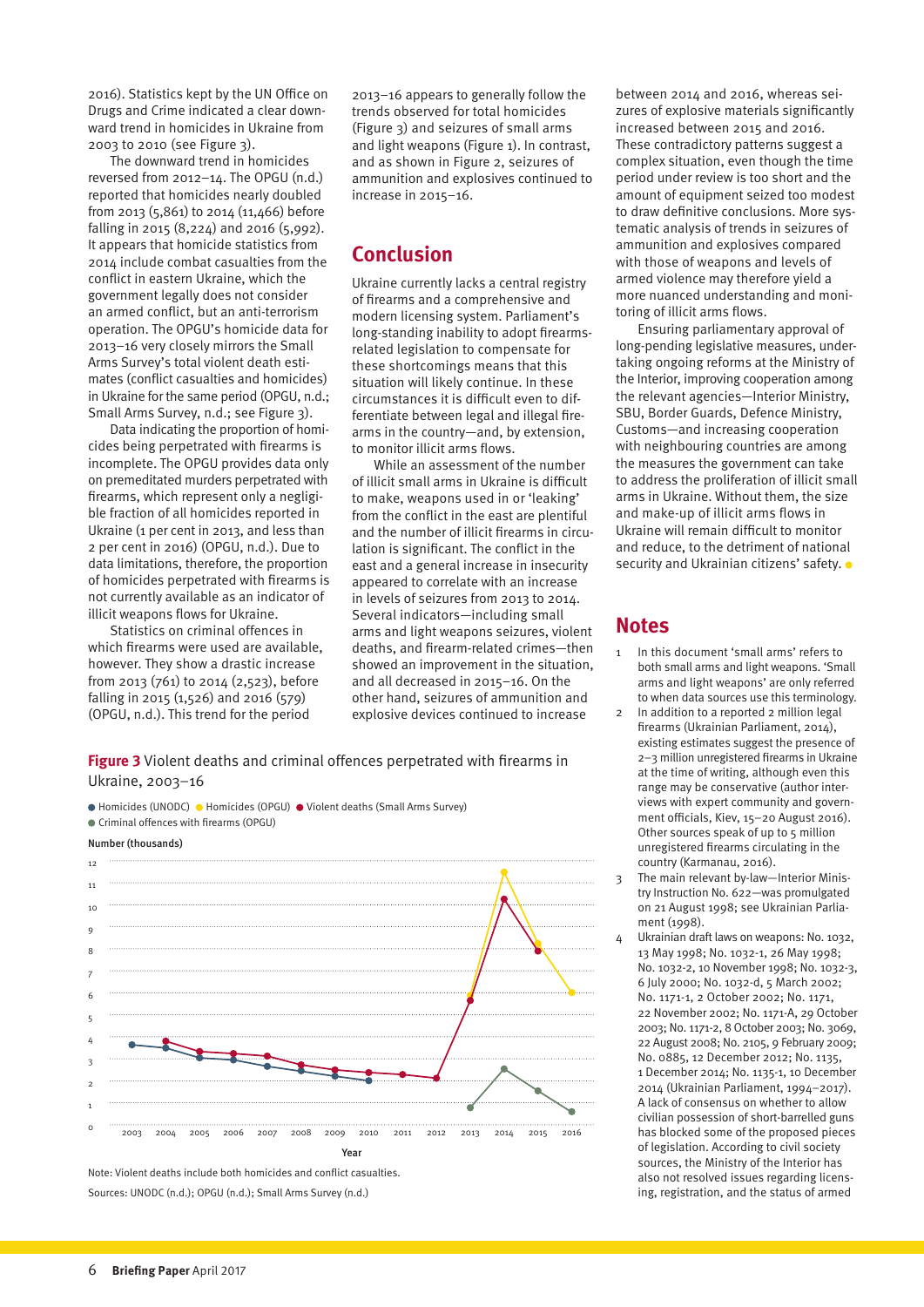security services employed by private businesses (author interviews with expert community members and government officials, Kiev, 15–20 August 2016).

- 5 See, for instance, Al-Qatari (2015); Prentice and Zverev (2016); Ramsay (2016).
- 6 See, for instance, Ukrainian MoD (2015); Grigoras Butu (2016); Tut.by (2016).
- Author interviews with SBU and State Border Guards Service officials, Kiev, 15–20 August 2016.
- 8 In this document the expression 'firearms possession' covers the purchase, storage, transportation, carrying, and use of firearms.
- 9 Author interviews with National Police of Ukraine (NPU) and SBU officials, and gun owners, Kiev, 15–20 August 2016.
- 10 Author interviews with NPU officials, Kiev, 15–20 August 2016.
- 11 See Proma (n.d.) for an example of the Zoraki blank-firing guns for sale in Ukraine. For further information on the conversion of blank-firing handguns, see King (2015).
- 12 Author interviews with Ministry of Defence and SBU officials, Kiev, 15–20 August 2016.
- See Polyakov (2003); Small Arms Survey (2001); Holtom (2011).
- See, for instance, Lister (2014); Prentice and Zverev (2016).
- 15 Author interviews with NPU officials, Kiev, 15–20 August 2016.
- 16 Author interviews with NPU officials, Kiev, 15–20 August 2016. The total for Crimea does not include an unknown number of weapons that were stored at a large base in Sevastopol.
- 17 Author interviews with NPU officials, Kiev, 15–20 August 2016.
- 18 Demobilized soldiers also reportedly bring weapons back home as 'war souvenirs' (Shramovich, 2017).
- 19 The media reports the following prices in the ATO zone: UAH 7,000–8,000 (USD 265–300) for a standard AK-74, UAH 15,000 (USD 570) for the AKS-74U, UAH 5,000– 10,000 (USD 190–380) for PM and TT pistols, and UAH 400–600 (USD 15–22) for a hand grenade (Shramovich, 2017; author interviews with law enforcement officials and civilian experts, Kiev, 15–20 August 2016).
- 20 An example is seizures of Chechen-produced 'Borz' sub-machine guns that reached Ukraine in the first decade of the 21st century during the Chechen wars (Zbroya. info, 2013).
- 21 See, for instance, ICG (2014, pp. 12–15); VOA News (2014); General Court of the EU (2017).
- 22 See, for instance, Dragosei and Valentino (2016); Lister (2014).
- 23 Author interviews with NPU officials, Kiev, 15–20 August 2016.
- 24 See Carlson (2016); Nowak (2016); de Tessières (2017).
- 25 The rounded quantities of seized explosive materials were 3,500 kg in 2013, 1,700 kg in 2014, 1,300 kg in 2015, and 5,800 kg in 2016.
- 26 Agencies possibly do not issue press releases on all of their seizures and focus on the largest operations. Also, it is possible that some of the weapons shown were later found not to be illegal and were subsequently removed from seizure statistics.
- 27 An oblast (region) is the primary Ukrainian administrative unit.

### **References**

- Al-Qatari, Hussain. 2015. ['Kuwait Disrupts](http://bigstory.ap.org/article/4c3001b20d58445a86bec5d33897cc59/kuwait-arrests-extremists-cell-funded-islamic-state)  [Extremist Cell Supporting the Islamic](http://bigstory.ap.org/article/4c3001b20d58445a86bec5d33897cc59/kuwait-arrests-extremists-cell-funded-islamic-state)  [State.' A](http://bigstory.ap.org/article/4c3001b20d58445a86bec5d33897cc59/kuwait-arrests-extremists-cell-funded-islamic-state)ssociated Press. 19 November.
- Alvazzi del Frate, Anna and Luigi de Martino. 2016. *[A New Development Agenda: Bridging](http://www.smallarmssurvey.org/fileadmin/docs/H-Research_Notes/SAS-Research-Note-58.pdf)  [the Development–Security Divide](http://www.smallarmssurvey.org/fileadmin/docs/H-Research_Notes/SAS-Research-Note-58.pdf)*. Research Note No. 58. Geneva: Small Arms Survey.
- Brehm, Jeff and Olena Shumska. 2016. *Analysis of Ukrainian Border Guard and SBU Arms Seizures Press Releases*. Unpublished background paper. Geneva: Small Arms Survey.
- Carlson, Khristopher. 2016. *[Measuring Illicit](http://www.smallarmssurvey.org/fileadmin/docs/H-Research_Notes/SAS-Research-Note-61.pdf)  [Arms Flows: Somalia.](http://www.smallarmssurvey.org/fileadmin/docs/H-Research_Notes/SAS-Research-Note-61.pdf)* Research Note No. 61. Geneva: Small Arms Survey. October.
- Dragosei, Fabrizio and Paolo Valentino. 2016. ['Russian Foreign Minister Lavrov: "Ready to](http://www.corriere.it/esteri/16_dicembre_01/russian-foreign-minister-lavrov-ready-to-do-our-part-to-guarantee-stability-between-russia-and-the-us-english-version-interview-corriere-della-sera-06b35ec8-b79d-11e6-a82f-f4dafb547583.shtml)  [Do Our Part to Guarantee Stability between](http://www.corriere.it/esteri/16_dicembre_01/russian-foreign-minister-lavrov-ready-to-do-our-part-to-guarantee-stability-between-russia-and-the-us-english-version-interview-corriere-della-sera-06b35ec8-b79d-11e6-a82f-f4dafb547583.shtml)  [Russia and the US".' C](http://www.corriere.it/esteri/16_dicembre_01/russian-foreign-minister-lavrov-ready-to-do-our-part-to-guarantee-stability-between-russia-and-the-us-english-version-interview-corriere-della-sera-06b35ec8-b79d-11e6-a82f-f4dafb547583.shtml)orriere Della Sera. 1 December.
- Ferguson, Jonathan and N.R. Jenzen-Jones. 2014. *[Raising Red Flags: An Examination](http://armamentresearch.com/Uploads/Research%20Report%20No.%203%20-%20Raising%20Red%20Flags.pdf)  [of Arms & Munitions in the Ongoing](http://armamentresearch.com/Uploads/Research%20Report%20No.%203%20-%20Raising%20Red%20Flags.pdf)  [Conflict in Ukraine, 2014](http://armamentresearch.com/Uploads/Research%20Report%20No.%203%20-%20Raising%20Red%20Flags.pdf)*. Research Report No. 3. Perth: Armament Research Services.
- General Court of the EU (European Union). 2017. [Press Release No. 6/17. 2](http://curia.europa.eu/jcms/jcms/p1_275609)5 January.
- Griffiths, Hugh and Aaron Karp. 2008. ['Ukraine: Coping with Post-Soviet Lega](http://www.tandfonline.com/doi/abs/10.1080/13523260802239773?journalCode=fcsp20)[cies.'](http://www.tandfonline.com/doi/abs/10.1080/13523260802239773?journalCode=fcsp20) *Contemporary Security Policy*, Vol. 29, No. 1, pp. 202–28.
- Grigoras Butu, Alina. 2016. ['Romanian Authori](http://www.romaniajournal.ro/romanian-authorities-weapons-presented-by-sky-news-are-hunting-guns-romanian-embassy-in-london-notifies-uk-foreign-ministry/)[ties: Weapons Presented by Sky News Are](http://www.romaniajournal.ro/romanian-authorities-weapons-presented-by-sky-news-are-hunting-guns-romanian-embassy-in-london-notifies-uk-foreign-ministry/)  [Hunting Guns. Romanian Embassy in London](http://www.romaniajournal.ro/romanian-authorities-weapons-presented-by-sky-news-are-hunting-guns-romanian-embassy-in-london-notifies-uk-foreign-ministry/)  [Notifies UK Foreign Ministry.'](http://www.romaniajournal.ro/romanian-authorities-weapons-presented-by-sky-news-are-hunting-guns-romanian-embassy-in-london-notifies-uk-foreign-ministry/) *Romania Journal*. 9 August.
- Holtom, Paul. 2011. *[Ukrainian Arms Supplies](https://www.sipri.org/publications/2011/sipri-background-papers/ukrainian-arms-supplies-sub-saharan-africa)  [to Sub-Saharan Africa](https://www.sipri.org/publications/2011/sipri-background-papers/ukrainian-arms-supplies-sub-saharan-africa)*. SIPRI Background Paper. February.
- IA (International Alert). n.d. 'Small Arms Control in Ilkraine.' London: International Alert.
- ICG (International Crisis Group). 2014. *[Eastern](https://www.crisisgroup.org/europe-central-asia/eastern-europe/ukraine/eastern-ukraine-dangerous-winter)  [Ukraine: A Dangerous Winter.](https://www.crisisgroup.org/europe-central-asia/eastern-europe/ukraine/eastern-ukraine-dangerous-winter)* Europe Report No. 235. Brussels: ICG. 18 December.
- Karmanau, Yuras. 2016. ['War Turns Ukraine](http://bigstory.ap.org/article/16ffe979bc2947ce9373079264232406/war-turns-ukraine-supermarket-illegal-weapons)  [into "Supermarket" for Illegal Weapons.'](http://bigstory.ap.org/article/16ffe979bc2947ce9373079264232406/war-turns-ukraine-supermarket-illegal-weapons)  Associated Press. 6 August.
- King, Benjamin. 2015. *[From Replica to Real:](http://www.smallarmssurvey.org/fileadmin/docs/G-Issue-briefs/SAS-IB10-From-Replica-to-Real.pdf)  [An Introduction to Firearms Conversions](http://www.smallarmssurvey.org/fileadmin/docs/G-Issue-briefs/SAS-IB10-From-Replica-to-Real.pdf)*. Issue Brief No. 10. Geneva: Small Arms Survey. February.
- Lister, Tim. 2014. ['How Rebels in Ukraine Built](http://edition.cnn.com/2014/07/20/world/europe/ukraine-rebels-weapons/)  [up an Arsenal Capable of Reaching the](http://edition.cnn.com/2014/07/20/world/europe/ukraine-rebels-weapons/)  [Skies.'](http://edition.cnn.com/2014/07/20/world/europe/ukraine-rebels-weapons/) CNN. 20 July.
- MyVinnitsa. 2011. ['In Vinnitsa Black Archaeolo](http://pda.myvin.com.ua/ru/news/events/11062.html)[gist Discovered "Collection" of Weapons'](http://pda.myvin.com.ua/ru/news/events/11062.html)  [in Russian]. 31 October.
- Nowak, Mathias. 2016. *[Measuring Illicit Arms](http://www.smallarmssurvey.org/fileadmin/docs/H-Research_Notes/SAS-Research-Note-62.pdf)  [Flows: Honduras.](http://www.smallarmssurvey.org/fileadmin/docs/H-Research_Notes/SAS-Research-Note-62.pdf)* Research Note No. 62. Geneva: Small Arms Survey. November.
- OPGU (Office of the Prosecutor General of Ukraine). n.d. *[Reports on Criminal Offences](http://www.gp.gov.ua/ua/stat.html)  [in the Country](http://www.gp.gov.ua/ua/stat.html)* [in Ukrainian]. Accessed 24 November.
- Piper, Elizabeth and Sergiy Karazy. 2015. ['Special Report: Ukraine Struggles to Con](http://www.reuters.com/article/us-ukraine-crisis-battalions-special-rep-idUSKCN0Q30YT20150729)[trol Maverick Battalions.'](http://www.reuters.com/article/us-ukraine-crisis-battalions-special-rep-idUSKCN0Q30YT20150729) Reuters. 29 July.
- Polyakov, Leonid. 2003. *[Managing the Challenge](https://www.files.ethz.ch/isn/97393/03_Jun_2.pdf)  [of Illegal Arms Transfers](https://www.files.ethz.ch/isn/97393/03_Jun_2.pdf)*. Surrey: Conflict Studies Research Centre and Defence Academy of the United Kingdom.
- Prentice, Alessandra and Anton Zverev. 2016. ['Ukraine, after War, Becomes a Trove for](http://www.reuters.com/article/us-ukraine-crisis-arms-insight-idUSKCN1050ZE)  [Black Market Arms Trade.'](http://www.reuters.com/article/us-ukraine-crisis-arms-insight-idUSKCN1050ZE) Reuters. 25 July.

Proma. n.d. ['Zoraki Pistols in Ukraine' \[](http://prom.ua/Pistolet-zoraki.html?no_redirect=1)in Ukrainian]. Accessed 24 November 2016.

- Ramsay, Stuart. 2016. ['Gang Selling AK-47s](http://news.sky.com/story/gang-selling-ak-47s-bound-for-western-europe-10526393)  ["Bound for Western Europe".'](http://news.sky.com/story/gang-selling-ak-47s-bound-for-western-europe-10526393) Sky News. 7 August.
- Razumkov Centre. 2005. ['Aging Stocks of Ammu](http://old.razumkov.org.ua/ukr/journal.php?y=2005&cat=39)[nition and SALW in Ukraine: Risks and](http://old.razumkov.org.ua/ukr/journal.php?y=2005&cat=39)  [Challenges'](http://old.razumkov.org.ua/ukr/journal.php?y=2005&cat=39) [in Ukrainian]. National Security and Defence Analytical Report No. 2 (62). Kiev: Ukrainian Centre for Economic and Political Studies.
- SBU (Security Service of Ukraine). 2017. ['SBU](https://www.ssu.gov.ua/ua/news/1/category/2/view/2890#sthash.Bhp02s9x.x6po0FJI.dpuf)  [Shut down Firearms Smuggling Channel'](https://www.ssu.gov.ua/ua/news/1/category/2/view/2890#sthash.Bhp02s9x.x6po0FJI.dpuf)  [in Ukrainian]. 9 March.
- Shramovich, Vyacheslav. 2017. ['Weapons](http://www.bbc.com/ukrainian/features-russian-38768847)  [Black Market in Ukraine: Where, How and](http://www.bbc.com/ukrainian/features-russian-38768847)  [How Many?'](http://www.bbc.com/ukrainian/features-russian-38768847) [in Russian]. BBC Ukraine. 27 January.
- Sibirtsev, Alexander. 2015. ['How Did Odessa](http://dumskaya.net/news/kak-menyalsya-rynok-orugiya-odessy-chast-tretya--053823/)  [Arms Market Change,](http://dumskaya.net/news/kak-menyalsya-rynok-orugiya-odessy-chast-tretya--053823/) Part Three: From the [Restructuring and "Dashing 90s" before the](http://dumskaya.net/news/kak-menyalsya-rynok-orugiya-odessy-chast-tretya--053823/)  [War in the East'](http://dumskaya.net/news/kak-menyalsya-rynok-orugiya-odessy-chast-tretya--053823/) [in Russian]. Dumskaya.net. 24 December.
- Small Arms Survey. 2001. ['Crime, Conflict, Cor](http://www.smallarmssurvey.org/fileadmin/docs/A-Yearbook/2001/en/Small-Arms-Survey-2001-Chapter-05-EN.pdf)[ruption: Global Illicit Small Arms Transfers.'](http://www.smallarmssurvey.org/fileadmin/docs/A-Yearbook/2001/en/Small-Arms-Survey-2001-Chapter-05-EN.pdf)  In *Small Arms Survey 2001: Profiling the Problem*. Oxford: Oxford University Press, pp. 164–95.
- —. n.d. ['The Small Arms Survey Database on](http://www.smallarmssurvey.org/fileadmin/docs/M-files/Armed_violence/Small-Arms-Survey-DB-violent-deaths.xlsx)  [Violent Deaths.'](http://www.smallarmssurvey.org/fileadmin/docs/M-files/Armed_violence/Small-Arms-Survey-DB-violent-deaths.xlsx) Accessed January 2017.
- de Tessières, Savannah. 2017. *[Measuring Illicit](http://www.smallarmssurvey.org/fileadmin/docs/T-Briefing-Papers/SAS-BP1-Niger.pdf)  [Arms Flows: Niger](http://www.smallarmssurvey.org/fileadmin/docs/T-Briefing-Papers/SAS-BP1-Niger.pdf)*. Briefing Paper. Geneva: Small Arms Survey. February.
- Tut.By. 2016. ['State Border Guards Services of](https://news.tut.by/society/520416.html)  [Ukraine and Belarus Commented State](https://news.tut.by/society/520416.html)[ment on Increased Flows of Weapons'](https://news.tut.by/society/520416.html)  [in Russian]. 18 November.
- Ukrainian MoD (Ministry of Defence). 2015. ['Accusation of Ukraine of Supplying ISIL](http://www.mil.gov.ua/en/news/2015/11/20/accusation-of-ukraine-of-supplying-isil-terrorists-with-weapons-is-groundless/?attempt=1)  [Terrorists with Weapons Is Groundless.'](http://www.mil.gov.ua/en/news/2015/11/20/accusation-of-ukraine-of-supplying-isil-terrorists-with-weapons-is-groundless/?attempt=1)  20 November.
- Ukrainian Parliament. 1994–2017. ['Find Bills](http://w1.c1.rada.gov.ua/pls/zweb2/webproc2)  [Registered by the Parliament of Ukraine.'](http://w1.c1.rada.gov.ua/pls/zweb2/webproc2)
- —. 1998. ['Instruction for the Manufacture, Pur](http://zakon3.rada.gov.ua/laws/show/z0637-98)[chase, Storage, Accounting, Transportation](http://zakon3.rada.gov.ua/laws/show/z0637-98)  [and Use of Firearms, Air- and Gas-powered](http://zakon3.rada.gov.ua/laws/show/z0637-98)  [and Cold Steel Weapons, Domestically Pro](http://zakon3.rada.gov.ua/laws/show/z0637-98)[duced Devices for the Firing of Cartridges](http://zakon3.rada.gov.ua/laws/show/z0637-98)  [Equipped with Rubber Bullets or Similar](http://zakon3.rada.gov.ua/laws/show/z0637-98)  [Bullets of a Non-lethal Action and Listed](http://zakon3.rada.gov.ua/laws/show/z0637-98)  [Cartridges and Ammunition for Weapons](http://zakon3.rada.gov.ua/laws/show/z0637-98)  [and Explosives'](http://zakon3.rada.gov.ua/laws/show/z0637-98) [in Ukrainian].
- —. 2014. ['Explanatory Note by the Chair of the](http://w1.c1.rada.gov.ua/pls/zweb2/webproc4_1?pf3511=52809)  [Ukrainian Parliament on the Draft Law on](http://w1.c1.rada.gov.ua/pls/zweb2/webproc4_1?pf3511=52809)  [Civil Weapons and Ammunition No. 1135-1](http://w1.c1.rada.gov.ua/pls/zweb2/webproc4_1?pf3511=52809)  [of 10 December' \[in Ukrainian\].](http://w1.c1.rada.gov.ua/pls/zweb2/webproc4_1?pf3511=52809)
- UNGA (United Nations General Assembly). 2015. [Transforming Our World: The 2030 Agenda](http://www.un.org/ga/search/view_doc.asp?symbol=A/RES/70/1&Lang=E)  [for Sustainable Development. R](http://www.un.org/ga/search/view_doc.asp?symbol=A/RES/70/1&Lang=E)esolution 70/1 of 25 September. A/RES/70/1 of 21 October.
- UNODC (UN Office on Drugs and Crime). n.d. *[Homicide Counts and Rates, Time Series](http://www.unodc.org/gsh/en/data.html)  [2000–2012](http://www.unodc.org/gsh/en/data.html)*. Database report. Accessed 24 November.
- VOA News. 2014. ['NATO Commander "Concerned"](http://www.voanews.com/content/british-pm-warns-russia-on-actions-in-ukraine/2515645.html)  [by Flow of Weapons into E. Ukraine.'](http://www.voanews.com/content/british-pm-warns-russia-on-actions-in-ukraine/2515645.html)  11 November.
- Zbroya.info. 2013. ['Features of the National Arti](http://zbroya.info/ru/blog/1507_osobennosti-natsionalnogo-kustarnogo-proizvodstva-oruzhiia/)[sanal Production of Weapons' \[](http://zbroya.info/ru/blog/1507_osobennosti-natsionalnogo-kustarnogo-proizvodstva-oruzhiia/)in Russian]. Ukrainian Association of Gun Owners Website. 8 November.

For more information on illicit arms trafficking, please visit the Global Partnership on Small Arms website: [www.smallarmssurvey.org/salw.](www.smallarmssurvey.org/salw)